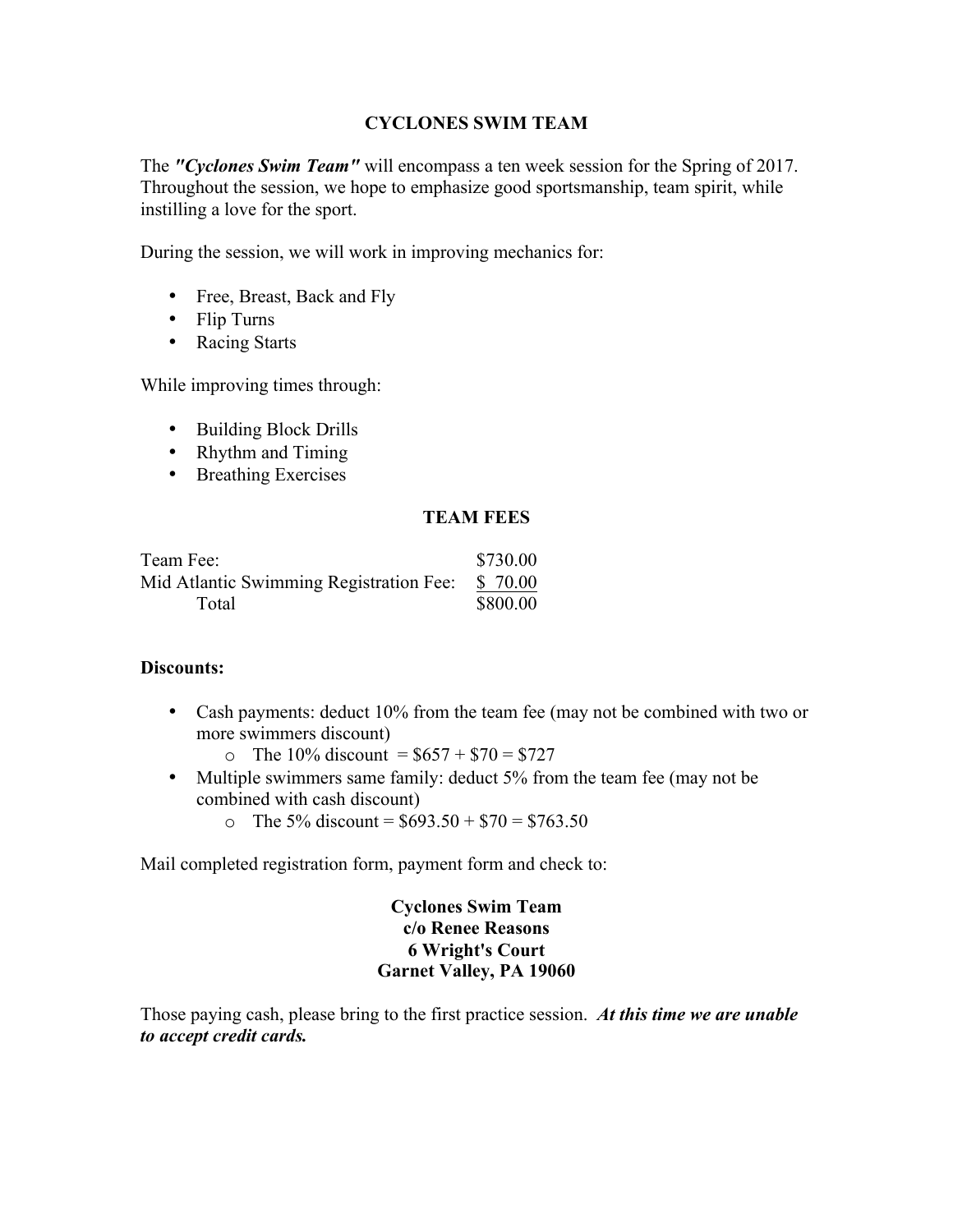#### **Training Locations and Times**

Clarence Fraim Boys and Girls Club of Wilmington 669 S. Union Street Wilmington, DE 19805 (302) 655-4591

H. Fletcher Brown Boys and Girls Club of Wilmington 1601 N. Spruce Street Wilmington, DE 19802 (302) 656-1386

### **Spring session practice days**

#### **Brown Boys and Girls Club**

Mondays 630 PM - 730 PM Wednesday 700 PM - 800 PM

September 11th , 13th, 18th, 20th, 25th, 27th October 2nd , 4th, 9th, 11th, 16th, 18th, 23rd, 25th, 30th, Nov 1st, 6th, 8th, 13th, 15th, 20th, 22nd, 27th, 29th Dec 4th, 6th, 11th, 13th, 18th, 20th Jan 8th, 10th, 15th, 17th, 22nd, 24th, 29th, 31st Feb 5th, 7th, 12th, 14th, 19th, 21st, 26th, 28th

#### **Fraim Boys and Girls Club**

Sundays 5PM - 6PM September 10th, 17th 24th October 1st, 8th, 15th, 22nd, 29th November 5th, 12th, 19th Dec 3rd, 10th, 17th, Jan 7th, 14th, 21st, 28th Feb 4th, 11th, 18th

Upon confirmation of swimmer's try out, send the following to **Cyclones Swim Team, c/o Renee Reasons, 6 Wright's Court, Garnet Valley, PA 19060:**

- Registration Form and Waiver/Release of Liability Form,
- Payment Form, and
- Payment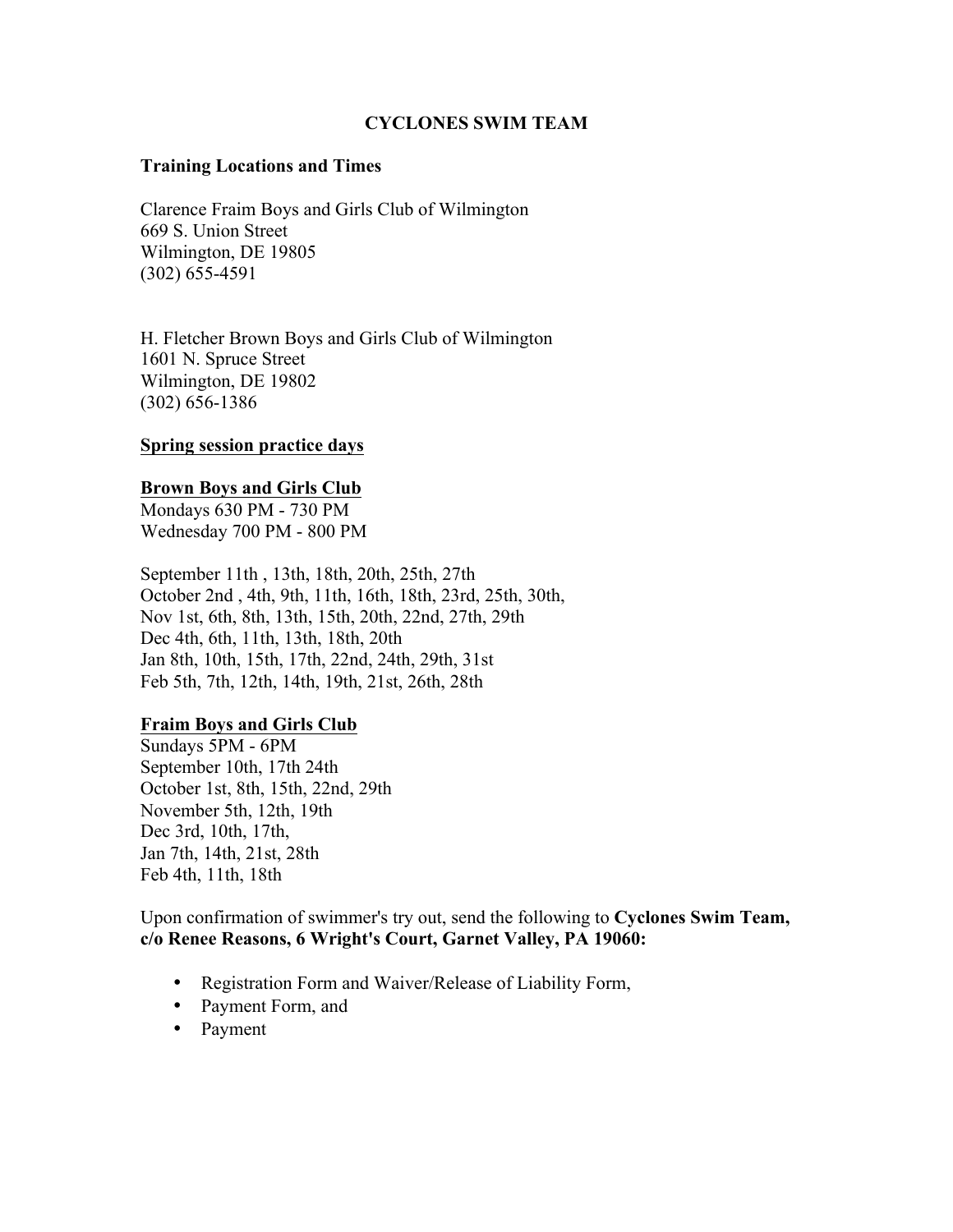## **Registration Form and Waiver/Release of Liability**

|            |  | Preferred number in the event of an emergency: _________________________________ |  |  |
|------------|--|----------------------------------------------------------------------------------|--|--|
|            |  |                                                                                  |  |  |
| Swimmer(s) |  |                                                                                  |  |  |
|            |  | Name: <u>Name:</u> Age: 1998 Age: 1998 Date of Birth:                            |  |  |
|            |  |                                                                                  |  |  |
|            |  | List any serious medical conditions/medications: _______________________________ |  |  |
|            |  | A friend referred me to the program. His/Her name is: __________________________ |  |  |

# **PLEAE READ CAREFULLY BEFORE SIGNING. THIS IS A RELEASE OF LIABILITY AND A WAIVER OF CERTAIN LEGAL RIGHTS.**

# **LIABILITY RELEASE AND INDEMNIFICATION**

I, the undersigned participant and parent, request voluntary participation for minor to participate in all events, which are hereinafter referred to as the "activities." sponsored by the Cyclones Swim Team, USA Swimming and its local swimming committees. This agreement is valid while the participant is a member of USA Swimming.

I consent to my/minor's participation in the activities and acknowledge that the minor and I fully understand my/minor's participation may involve risk of serious injury or death, including losses which may result not only from my/minor's own actions, inactions or negligence, but also from the actions, inactions, or negligence of others, the condition of the facilities, equipment, or areas where the event or activity is being conducted, and/or the rules of play of this type of event or activity. I understand that if I have any risk concerns, I should discuss the risks associated with my participation with the activity coordinators and event staff, before I sign this document and before any activities begins.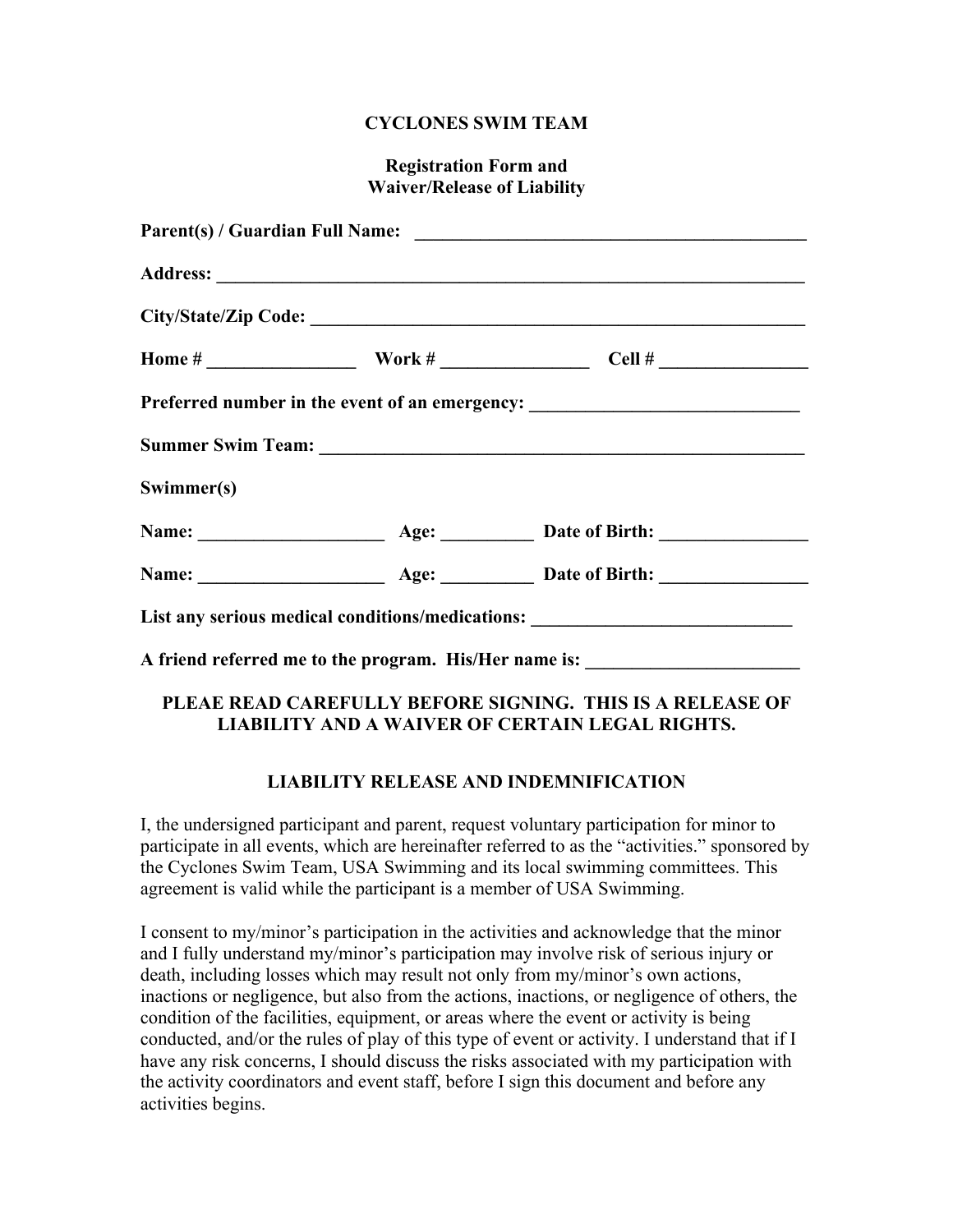# **Release – Minor's Rights:**

In consideration of allowing Minor Participant to participate in the activities, I hereby release and hold harmless the Cyclones Swim Team, USA Swimming and its local swimming committee and their members of its board of directors, officers, employees, volunteers, other participants, and agents (collectively, the "Released Parties"), of and from, and do discharge and waive, any and all claims, demands, losses, damages, and liabilities that Minor Participant may have or sustain with respect to any and all damage and/or injury, of any type, arising out of his or her participating in the activities. I also agree that if any portion of this agreement is held to be invalid the balance, notwithstanding, shall continue in full force and effect.

| (Print name of minor) | Signature of minor) | (Date) |
|-----------------------|---------------------|--------|

# **Release – Parents'/Guardians' Rights:**

In consideration of allowing Minor Participant to participate in this USA Swimming event, I hereby release and hold harmless the Released Parties, of and from, and do discharge and waive, any and all claims, demands, losses, damages, and liabilities that I may have or sustain with respect to any and all damage and/or injury, of any type, arising from Minor Participant's participation in the activities. I also agree that if any portion of this agreement is held to be invalid the balance, notwithstanding, shall continue in full force and effect. I certify that my/minor is in good health and have no physical condition that would prevent participation in this activity. Furthermore, I agree to use my/minor's personal medical insurance as a primary medical coverage payment if accident or injury occurs. I consent to emergency medical treatment in the event such care is required.

(Print name of Parent/Guardian) (Signature of parent) (Date)

# **Indemnification by Parent/Guardian:**

 $\_$  , and the contribution of  $\overline{\mathcal{L}}$  , and  $\overline{\mathcal{L}}$  , and  $\overline{\mathcal{L}}$  , and  $\overline{\mathcal{L}}$  , and  $\overline{\mathcal{L}}$ 

The undersigned parent/guardian further agrees to indemnify, save and hold harmless the Released Parties from any and all claims, demands, losses, damages and liabilities for indemnities, contribution or otherwise with respect to any damage and/or injury, of any type, arising from Minor Participant's participation in the activities. The undersigned also agrees that this Release and Waiver of Liability, Assumption of Risk and Indemnity Agreement extends to all acts of negligence by the Release and is intended to be as broad and inclusive as is permitted by the laws of the State in which the Event(s) is/are conducted and that if any portion thereof is held invalid, it is agreed that the balance shall, notwithstanding, continue in full legal force and effect.